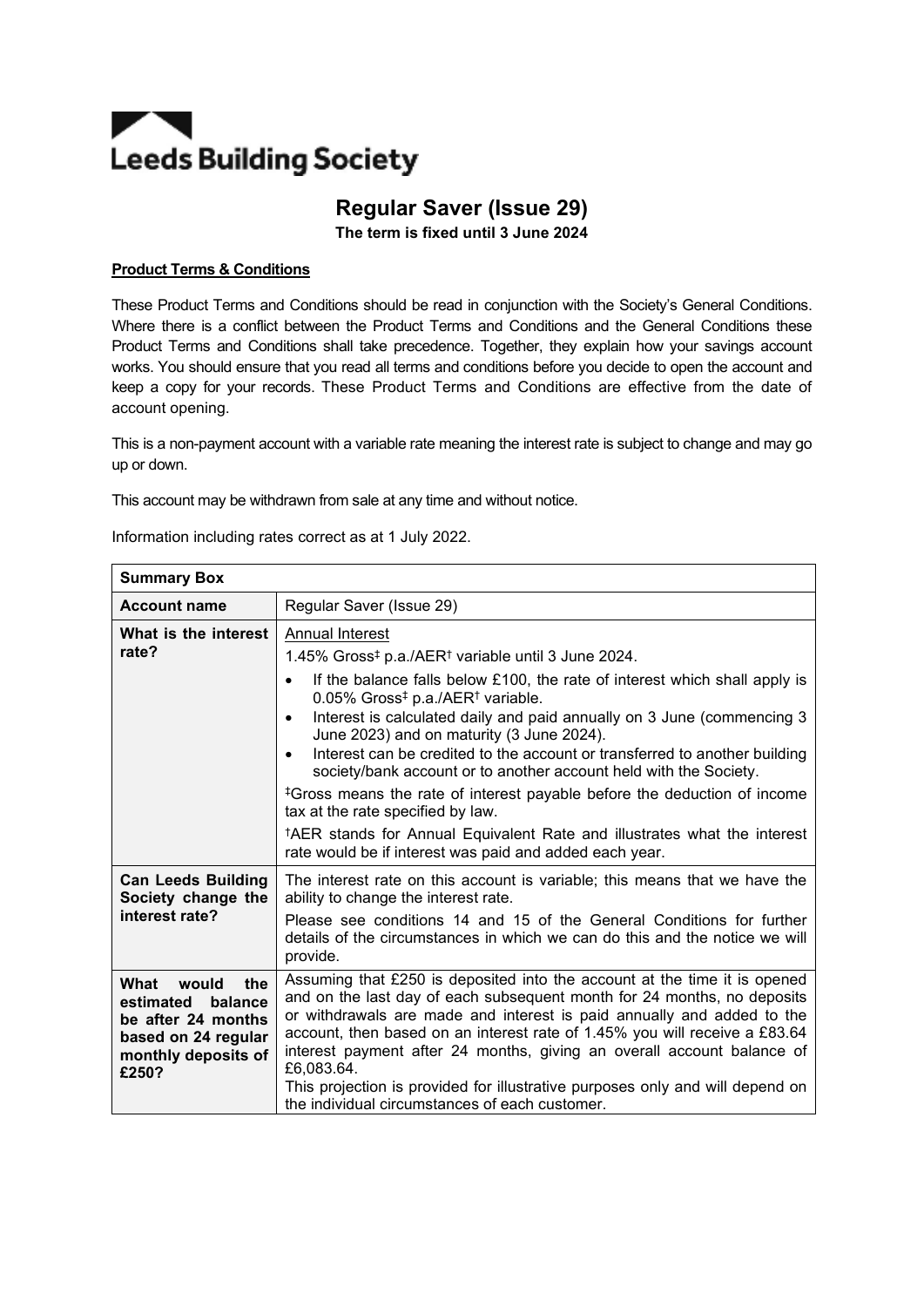| How do I open and                           | Eligibility:                                                                                                                                                                                                                                                                                                                                                                                                                                                                                                                                                                        |
|---------------------------------------------|-------------------------------------------------------------------------------------------------------------------------------------------------------------------------------------------------------------------------------------------------------------------------------------------------------------------------------------------------------------------------------------------------------------------------------------------------------------------------------------------------------------------------------------------------------------------------------------|
| manage<br>my<br>account?                    | The account is available to individuals aged 18 or over who are resident<br>$\bullet$<br>in the UK.                                                                                                                                                                                                                                                                                                                                                                                                                                                                                 |
|                                             | The account cannot be opened by corporate bodies, trustees,<br>$\bullet$<br>executors, nominees or charities.                                                                                                                                                                                                                                                                                                                                                                                                                                                                       |
|                                             | The account is limited to one account per customer (including joint<br>$\bullet$<br>accounts), and you may only hold one Leeds Building Society Regular<br>Saver product at a time. If a second Regular Saver account is opened<br>all funds in the second account will be transferred to the current instant<br>access account available to new customers.                                                                                                                                                                                                                         |
|                                             | How to open the account:                                                                                                                                                                                                                                                                                                                                                                                                                                                                                                                                                            |
|                                             | The account can be opened through any of our branches, via our<br>website www.leedsbuildingsociety.co.uk or by post.<br>If you currently have an existing Leeds Building Society account it may<br>$\bullet$<br>be possible to transfer your funds, subject to your existing product<br>terms and conditions and the product terms and conditions of this<br>account. Please check with us to see whether this is possible.                                                                                                                                                         |
|                                             | <b>Operating the account:</b>                                                                                                                                                                                                                                                                                                                                                                                                                                                                                                                                                       |
|                                             | Minimum operating balance: £100. The minimum operating balance is<br>$\bullet$<br>required to open the account.                                                                                                                                                                                                                                                                                                                                                                                                                                                                     |
|                                             | The maximum monthly deposit is £250 per month up to a maximum<br>$\bullet$<br>balance at the end of the term of £6,000, £6,000 for joint accounts, plus<br>accrued interest credited to the account. If the balance exceeds £6,000<br>plus accrued interest, the interest rate that shall apply to the whole<br>balance will be 0.65% Gross <sup>‡</sup> p.a./AER <sup>†</sup> variable.                                                                                                                                                                                            |
|                                             | The account can be operated in branch or by post. You will also be able<br>٠<br>to carry out some operations by telephone and online, where you have<br>registered for online services.                                                                                                                                                                                                                                                                                                                                                                                             |
|                                             | Where the account is operated by post, the Society will aim to deal with<br>$\bullet$<br>all transactions within two working days of receipt of a request.<br>However, the Society cannot be held responsible for delays due to<br>unforeseen circumstances and postal delays.                                                                                                                                                                                                                                                                                                      |
| withdraw<br>Can<br>$\blacksquare$<br>money? | Access is limited to 1 withdrawal per calendar year (including account<br>$\bullet$<br>closure) without notice or loss of interest, subject to the minimum<br>balance of £100 being maintained.<br>Further withdrawals (including account closure) will be subject to 30<br>٠<br>days' loss of interest on an equivalent amount to that withdrawn. This<br>means that you might get back less than you originally deposited.<br>If the balance falls below £100, the rate of interest which shall apply is<br>$\bullet$<br>0.05% Gross <sup>‡</sup> p.a./AER <sup>†</sup> variable. |
|                                             | You can make withdrawals from your account by:<br>$\bullet$<br>cash (up to a maximum of £300 in cash in branch each day),<br>$\circ$<br>you will need to provide 48 hours' notice if you required more<br>than this amount (up to a maximum of $£1,000$ );                                                                                                                                                                                                                                                                                                                          |
|                                             | cheque;<br>$\circ$<br>internal transfer to another Society account; or<br>$\circ$<br>electronic payment (as defined in the General Conditions).<br>$\circ$                                                                                                                                                                                                                                                                                                                                                                                                                          |
|                                             | <b>Maturity:</b><br>The account will mature at midnight on 3 June 2024. On the day after<br>maturity (4 June 2024), your funds (including interest) will be<br>automatically transferred to an instant access maturity account, unless<br>you provide alternative instructions. Full details including terms and<br>conditions will be provided before maturity.                                                                                                                                                                                                                    |
| <b>Additional</b>                           | <b>Account closure:</b>                                                                                                                                                                                                                                                                                                                                                                                                                                                                                                                                                             |
| information                                 | You can close your account at any time and without loss of interest                                                                                                                                                                                                                                                                                                                                                                                                                                                                                                                 |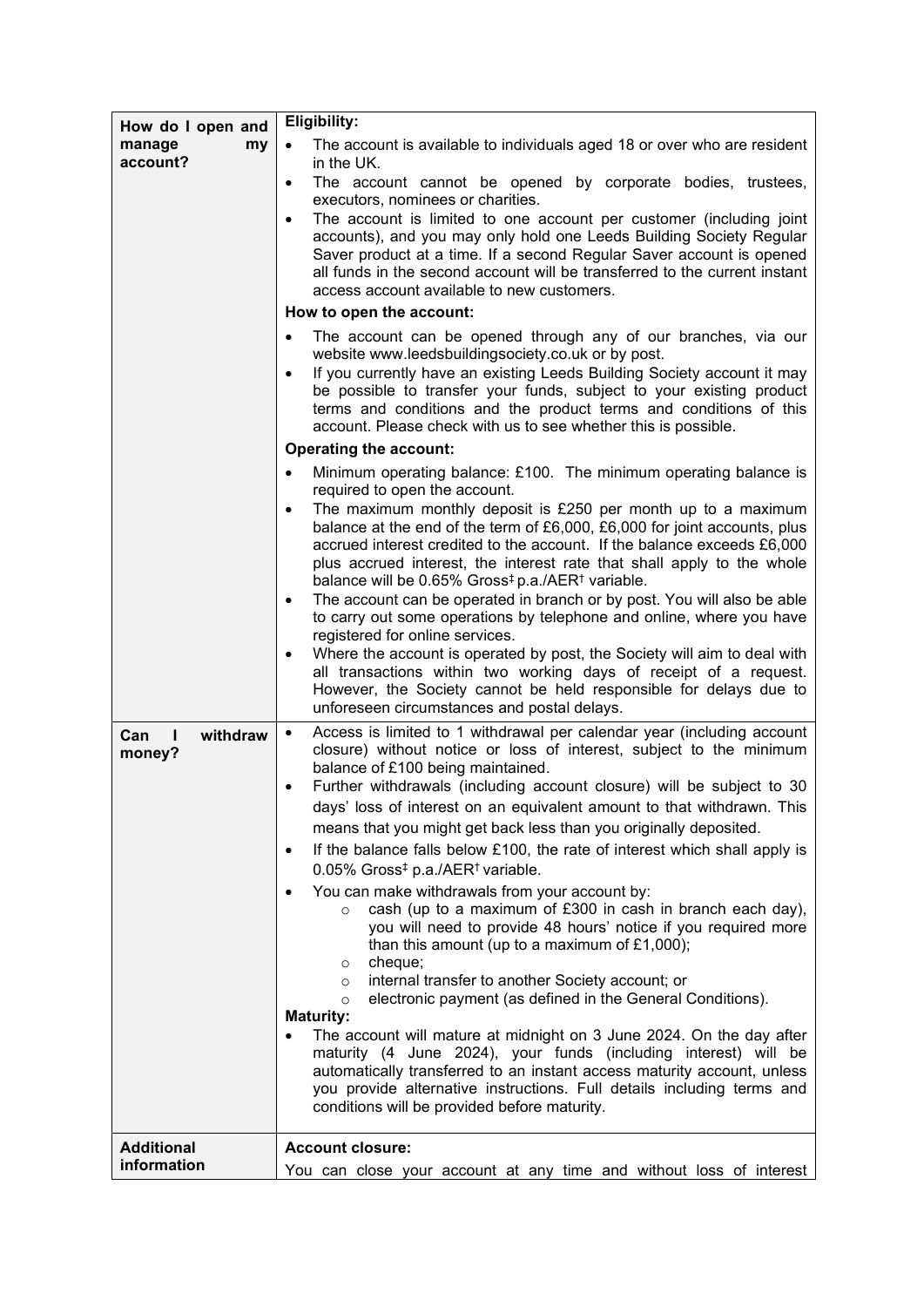| provided you haven't exceeded the maximum number of withdrawals, as<br>confirmed above.<br>If the maximum number of permitted withdrawals has been exceeded then<br>you can still close the account at any time but this will be subject to 30 days<br>loss of interest on an amount equivalent to that withdrawn/transferred. This<br>means that you might get back less than you originally deposited.<br>Interest will be paid immediately up to the date of account closure.<br><b>Deposits:</b><br>The account may be closed for further deposits at any time. This will be<br>done on a minimum of 30 days' written notice, after which you will not be<br>able to deposit further funds.<br>Tax treatment:<br>Interest is paid gross, without the deduction of income tax. Payment of<br>gross interest does not mean that interest you receive is exempt from tax.<br>The tax treatment depends on the individual circumstances of each |                                                                 |
|-------------------------------------------------------------------------------------------------------------------------------------------------------------------------------------------------------------------------------------------------------------------------------------------------------------------------------------------------------------------------------------------------------------------------------------------------------------------------------------------------------------------------------------------------------------------------------------------------------------------------------------------------------------------------------------------------------------------------------------------------------------------------------------------------------------------------------------------------------------------------------------------------------------------------------------------------|-----------------------------------------------------------------|
|                                                                                                                                                                                                                                                                                                                                                                                                                                                                                                                                                                                                                                                                                                                                                                                                                                                                                                                                                 |                                                                 |
|                                                                                                                                                                                                                                                                                                                                                                                                                                                                                                                                                                                                                                                                                                                                                                                                                                                                                                                                                 |                                                                 |
|                                                                                                                                                                                                                                                                                                                                                                                                                                                                                                                                                                                                                                                                                                                                                                                                                                                                                                                                                 |                                                                 |
|                                                                                                                                                                                                                                                                                                                                                                                                                                                                                                                                                                                                                                                                                                                                                                                                                                                                                                                                                 |                                                                 |
|                                                                                                                                                                                                                                                                                                                                                                                                                                                                                                                                                                                                                                                                                                                                                                                                                                                                                                                                                 |                                                                 |
|                                                                                                                                                                                                                                                                                                                                                                                                                                                                                                                                                                                                                                                                                                                                                                                                                                                                                                                                                 |                                                                 |
| responsibility to seek independent tax advice.                                                                                                                                                                                                                                                                                                                                                                                                                                                                                                                                                                                                                                                                                                                                                                                                                                                                                                  | customer and may be subject to change in the future. It is your |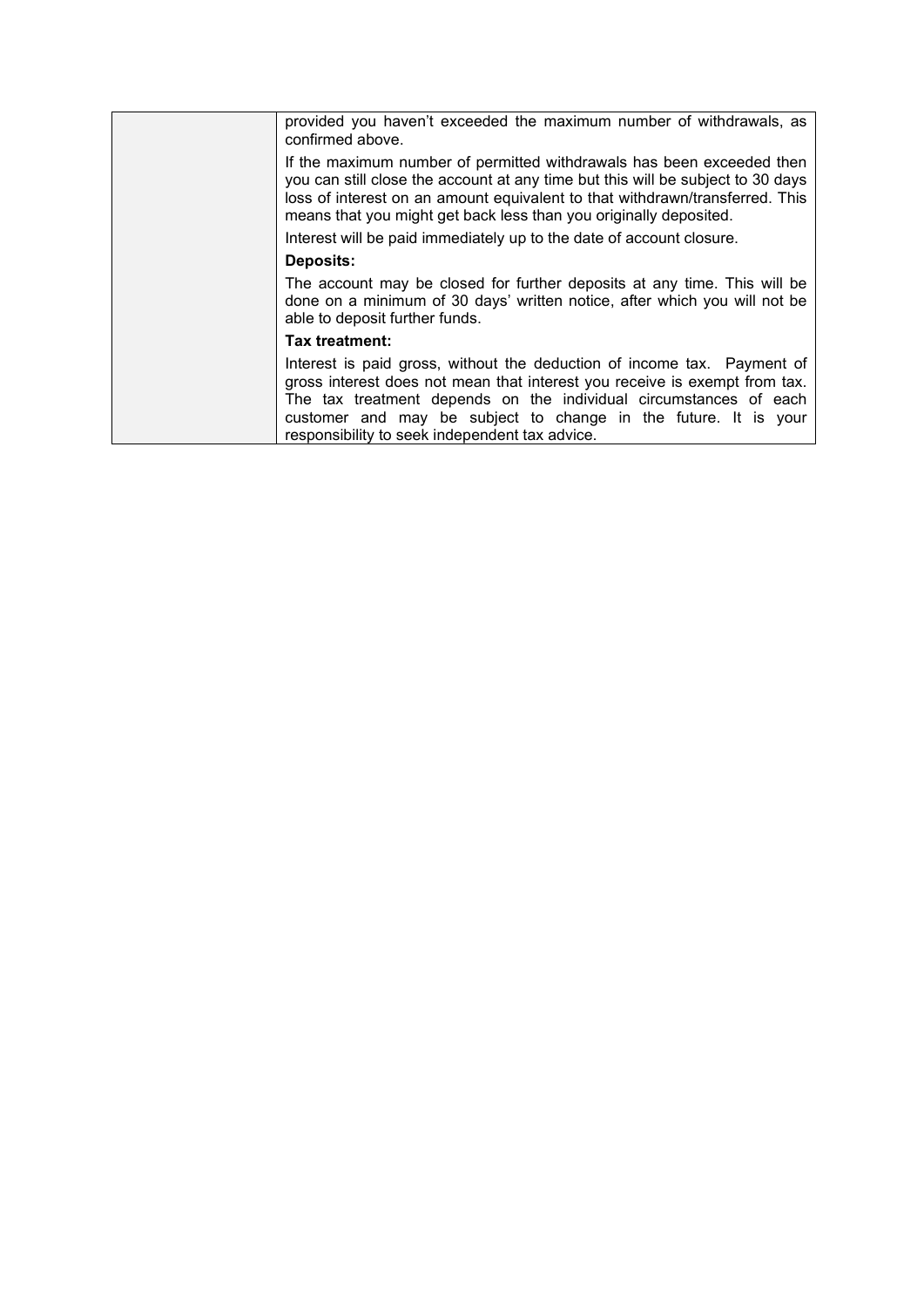# **ADDITIONAL INFORMATION**

#### **What if I change my mind?**

From the date of account opening, or (if later) the date you receive the General Conditions and these Product Terms and Conditions on paper or electronically, you have 14 days to notify us (in writing or by telephone) if you are not happy with your choice of account.

Please write to Customer Services, Leeds Building Society, 26 Sovereign Street, Leeds, LS1 4BJ or contact our Customer Helpline on 0113 225 7777.

Within that period we will, if instructed by you, refund your funds with interest from account opening, or subject to eligibility, transfer your funds to another account of your choice without any charge for early withdrawal. Please refer to the Society's General Conditions for further information.

#### **What if I have a complaint?**

We aim to provide a high quality service to customers at all times. Unfortunately mistakes do occur, but when this happens we shall do our best to resolve problems or misunderstandings which arise. Should you need to refer a matter of complaint to us, details of the procedure are available from your local branch or our Customer Helpline on 0113 225 7777. Ultimately, you may refer your complaint to the Financial Ombudsman Service, Exchange Tower, Harbour Exchange Square, London, E14 9SR (www.financial-ombudsman.org.uk).

# **How to open an account in branch, by post or online.**

To open an account at one of our branches or by post you will need to provide the following:

- A completed and signed application form; and
- Your initial deposit (for postal applications, a personal cheque is preferred).
- To open an account online, you'll need to:
- Visit leedsbuildingsociety.co.uk.
- Go to the 'Savings' section of the site and choose a savings account that suits you.
- Follow the application instructions.

#### **Verifying your identity**

Under the Money Laundering Regulations and Financial Conduct Authority rules, we are required to verify the name, address and date of birth of investors. To do this, we will ordinarily use an electronic verification system.

For branch applications, you will also need to supply additional proof of your identity, preferably in the form of a full UK or EU photo driving licence or a valid UK or EU passport. For postal applications, you will need to supply a certified copy of one of the above documents and either an original or certified copy of a utility bill which is less than 3 months old (not a mobile phone bill).

In some circumstances, it may be necessary for you to provide additional forms of identification. If this is required, we will notify you separately. For details of other forms of acceptable identification, please contact your local branch (for branch applications) or call our Customer Helpline on 0113 225 7777 (for branch or postal applications).

For online applications, if you're a new customer without a Leeds Building Society account, you'll need your everyday bank or building society details; access to your email and your mobile phone; and the answers to some identity check questions. If you're opening an ISA, you'll also need your National Insurance Number to hand. If you're yet to register online, you'll need one of your Leeds Building Society account numbers; access to your email and your mobile phone; and the answers to some identity check questions. If you've already registered, please have your username ready.

# **Existing customers applying by branch or post**

If you already have an open account with us, you do not ordinarily need to provide any proof of your name or address. Please ensure you write your existing account number in the space provided on the application form.